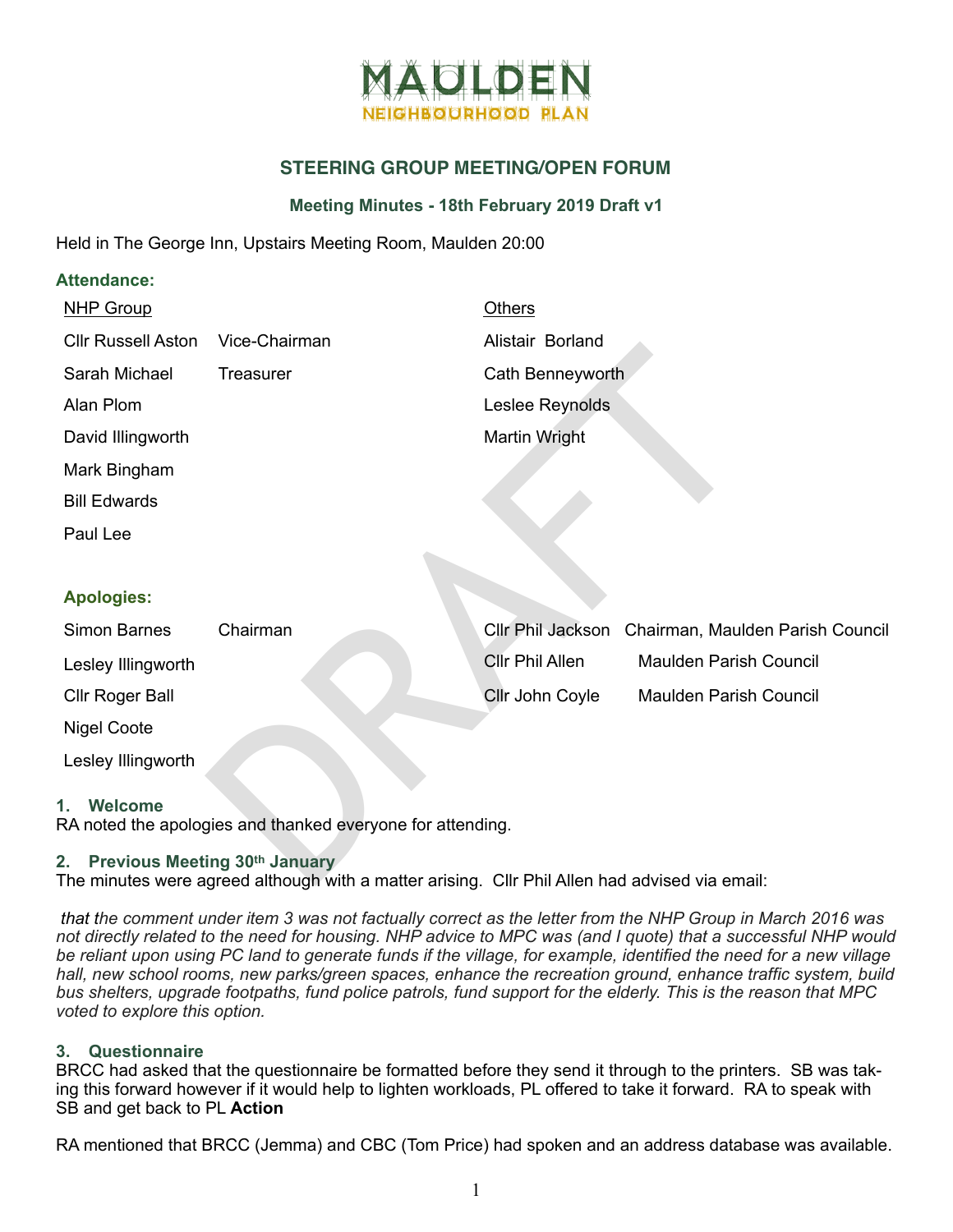Additional copies of the questionnaire - After discussion it was agreed that 200 spare should be available at Budgens. RA to approach Budgens. **Action** 

MW suggested activity to remind villagers to complete the questionnaire during the one month window. RB had boards - RA to contact. MW offered to produce a parish magazine article. **Actions** 

## **4. Finance**

SM would be taking the grant application forward and as it came through in 4 days last time, 1st April shouldn't be a problem. RA to mention this in his update to MPC, as if there was to be a problem NHP may need MPC's short term help. **Action**

#### **5. Letter to accompany the Questionnaire**

PL had edited the letter and it was now an easier read. To be circulated for comment/confirmation. **Action**

## **6. Housing Needs Survey / Assessment**

Given the NHP only has £9k in total it would be better for the cost (£2316.80) to be picked up by MPC if pos sible. NHP could fund it but it would leave very little if something needed to be paid for at the consultation stage.

There was some discussion about the process and the analysis of the results. This to be picked up and de cided upon when the requirements are agreed with BRCC.

## **7. NHP Website - Updating and storage**

There had been no progress - the website was at capacity and needed updating. All were asked to consider options to update or create a new website - AP to speak to David Bailey. Maybe a local website business could help - MW to ask via Maulden Voice. [after the meeting MB offered to speak to Simon Radcliffe as he was a neighbour]. **Action** 

## **8. MPC Land / NHP Group Letter to MPC March 2016**

Cllr Phil Allen had suggested, via email, that the stance as noted at the last meeting needed to be formally communicated to MPC.

Thas Eyk in total if would be better for the cost (EZ31b.80) to be picked und<br>ind it but it would leave very little if something needed to be paid for at the<br>scussion about the process and the analysis of the results. This *The NHP Group has not, as a statement of policy, advised MPC that this advice has changed and presented an alternative option to fund these potential infrastructure investments. If the statement "Since then things had changed and the NHP Group now felt the focus for the Community was on preventing development" is correct and is now official NHP advice then I suggest, with respect, that the NHP Group needs to formally communic ated this to MPC so they can discuss it, agree a change of strategy if necessary and vote on it.*

The change in focus was confirmed by the meeting and it was agreed that a letter would be drafted and sent from the Chairman. RA to liaise with SB re drafting a letter. **Action**

# **9. Green Infrastructure Plan and NHP Drafting**

Whilst the questionnaire is being distributed, completed and returned there is a time window for the GIP to be reviewed and discussed. All to read in detail so that meaningful discussions could be had about the conclu sions it draws and the suggested policies, actions and recommendations. This will allow the NHP to be started. RA to send round the GIP and also bring hard copies of the early draft NHP to the next meeting. **Action** 

SM mentioned that there were some policies available from 'Locality' that could be used as examples and prompts. SM to obtain and circulate. **Action** 

#### **10. Meetings**

The Group was happy with additional meetings being held so that more progress could be made. The next meetings are 27th Feb, 11th Mar, 27th Mar, 10th Apr and 24th Apr - all to note.

#### **11. AOB**

Cllr Phil Allen had suggested, via email, that re the three appeals for dwellings to be built on land at Cobbitts Road, Limbersey Lane and Clophill Road, that the NHP Group respond formally to the Planning Inspector. SM will draft wording and liaise with SB, noting that Cobbitts and Limbersley Lane are included in the GIP as pro posed Local Green Spaces. Others to consider doing similar in their personal capacities. **Action**